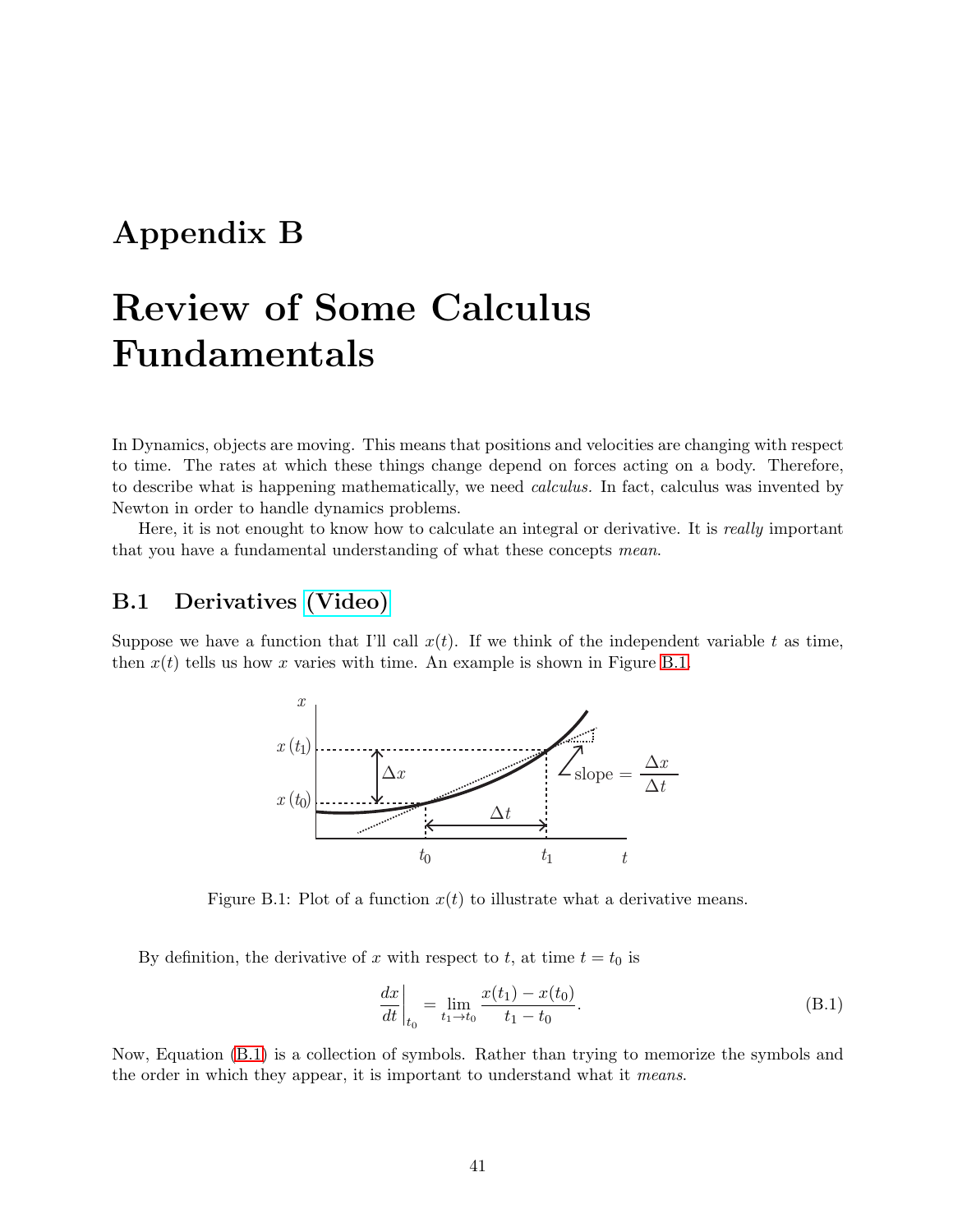#### **B.1.1 Derivative is a Slope**

Notice that both the numerator and denominator are differences (subtraction). The numerator is a measure of how much x has *changed* between times  $t_0$  and  $t_1$ . The change is labeled  $\Delta x$  in Figure [B.1.](#page-0-0) The denominator is the *change* in time, labeled Δt. In Figure [B.1,](#page-0-0) we see that the quotient  $\Delta x/\Delta t$  is the *slope* of the line passing through the points  $x(t_0)$  and  $x(t_1)$ .

If we choose a different point  $t_1$  (call it  $t_{1b}$ ), then we get a different line passing through points  $x(t_0)$  and  $x(t_1)$ , with a different slope. For comparison, the original slope and new slope are illustrated in Figure [B.2.](#page-1-0) In the limit as  $t_1$  approaches  $t_0$ , these slopes approach a limit: the slope



<span id="page-1-0"></span>Figure B.2: Illustration of how the slope changes as  $t_1 \rightarrow t_0$ .

of the line tangent to  $x(t)$ , at the point  $t = t_0$ . According to the definition [\(B.1\)](#page-0-1), this limiting slope is the derivative of x with respect to t, at the point  $t = t_0$ .

## **B.1.2 Derivative is a Rate of Change**

As discussed in the previous section, the quotient  $\Delta x/\Delta t$  can be interpreted, graphically, as a slope. We can also think of it as the amount x **changes**  $(\Delta x)$  for a given change in time:  $\Delta t$ .

As an example to think about, suppose that  $x(t)$  is the reading on your car's odometer as you're driving across the country. Suppose that  $t_0$  coincides with 9:00am on Wednesday morning, and  $t_1$ coincides with the same time the next day. Furthermore, suppose that during this 24-hour period, your car travels 600 miles. Then,

$$
\frac{\Delta x}{\Delta t} = \frac{x(t_1) - x(t_0)}{t_1 - t_0} = \frac{600 \text{ mi}}{\text{day}} = \frac{600 \text{ mi}}{\text{day}} \cdot \frac{\text{day}}{24 \text{ hour}} = 25 \text{ mph.}
$$

Thus we can see that  $\Delta x/\Delta t$  is a rate of travel; your odometer is changing at a rate of 600 miles per day. Sounds like a good pace doesn't it?

However, when we convert 600 miles per day to miles per hour, we get 25 mph. Hmmm. It doesn't seem so fast now. The reason it doesn't seem so fast is because your 600 miles per day calculation includes the time you were stopped to get fuel, stopped to get food, stopped to sleep, and stopped to look over the rim of the Grand Canyon.

Now, suppose we define  $t_{1b}$  to coincide with 10:00am on Wednesday (one hour after  $t_0$ ), a time during which you were on the interstate highway. Then,  $\Delta x_b/\Delta t_b$  would probably provide a better estimate of your rate of travel (speed) during this time. However, this new estimate would still include the time you got stuck behind a slow moving truck and were not able to pass.

If you define  $t_{1c}$  so that  $\Delta t_c = t_{1c} - t_0$  is 1 second, then  $\Delta x_c/\Delta t_c$  is probably a real good estimate of your car's speed at 9:00am. Of course, you would need a really precise odometer to make this measurement.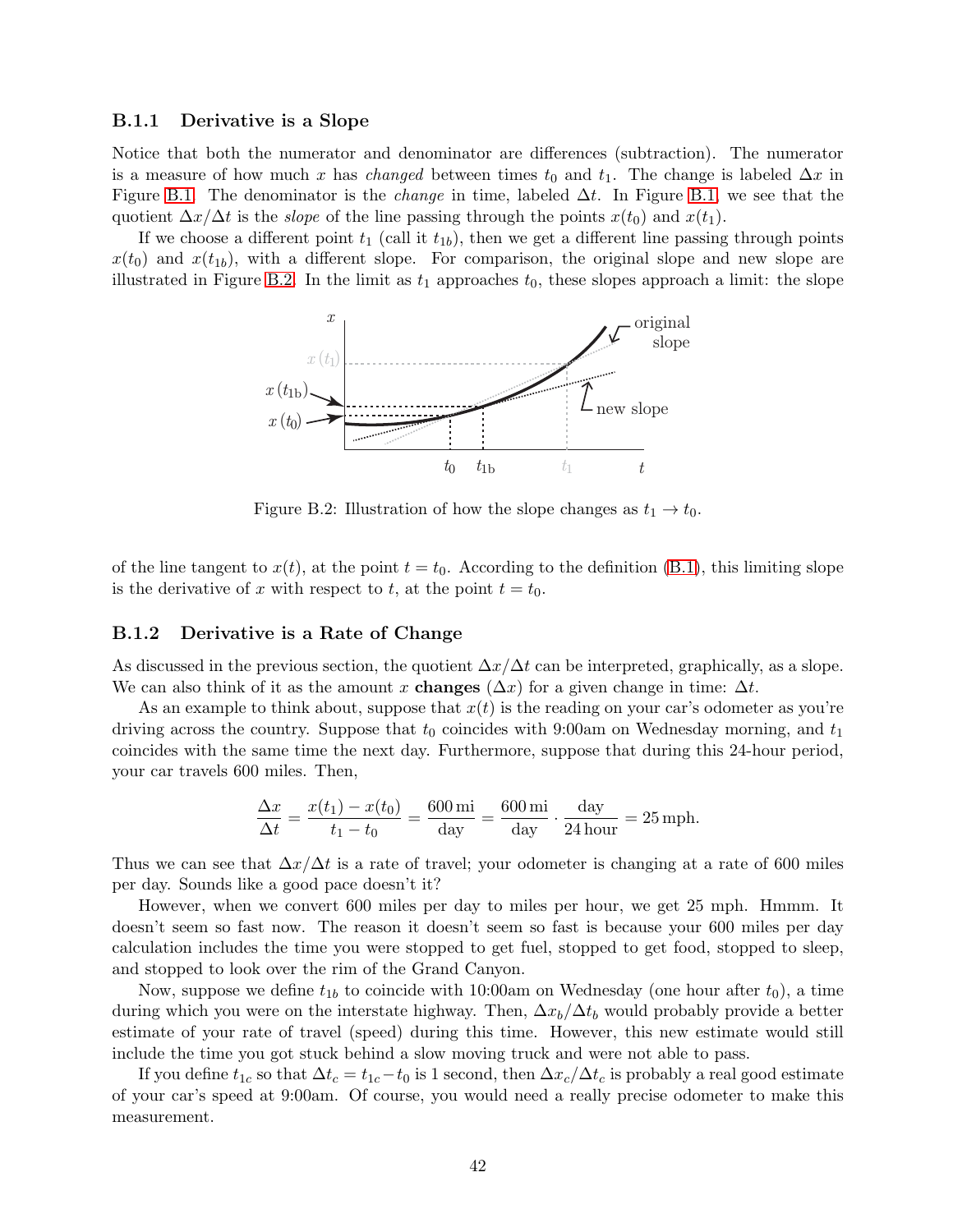This process of taking smaller and smaller time intervals is precisely the effect of the limit  $\lim_{t_1\to t_0}$  in the definition of derivative [\(B.1\)](#page-0-1). The derivative is an instantaneous rate of change.

## **B.1.3 Shorthand Notation for Time Derivative**

In dynamics we will be writing a lot of derivatives. Instead of writing them the long way as in the left side of Equation [\(B.1\)](#page-0-1), we will often use a simpler notation:

 $\dot{x}(t_0)$ .

The over-dot simply means derivative with respect to time. A second derivative with respect to time is indicated by two dots:  $\ddot{x}(t_0)$ . Third derivative:  $\ddot{x}(t_0)$ .

Now the simple dot notation only represents differentiation with respect to *time*. The dot is NOT used to represent differentiation with respect to any other variable.

## <span id="page-2-1"></span>**B.1.4 Check Your Understanding [\(Video\)](http://www.spumone.org/contentSvr/dynNotes/calculus/cyaDeriv/cyaDeriv.html)**

In the top part of Figure [B.3,](#page-2-0) I show a plot of a function  $x(t)$ . If you *understand* what the time derivative means, you should be able to sketch (by hand) the time derivative  $\dot{x}(t)$ . Try it before turning the page (where the answer is given). In both plots, make the time axis have the same scale so that you can line up features of the plots. I have drawn light gray vertical lines to help you align things.



<span id="page-2-0"></span>Figure B.3: Test your understanding of the time derivative.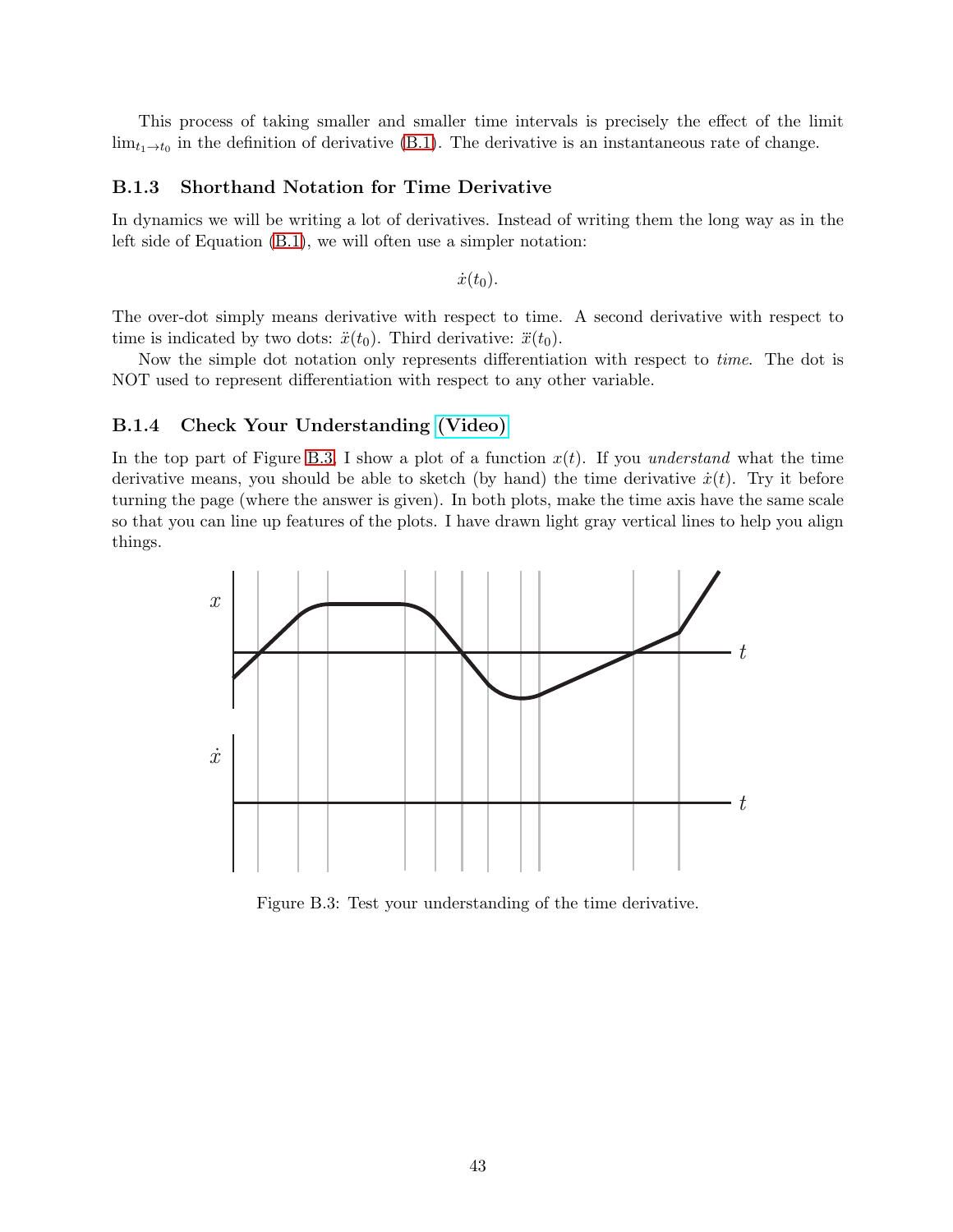Here's the answer. Examine it very carefully, and read the itemized comments below.



Figure B.4: The answer.

• **Interval**  $t_3 < t < t_4$ : Within this interval, notice that  $x(t)$  is constant; its value is not changing. The quantity  $\Delta x$  from Figure [B.1](#page-0-0) must be zero. Therefore the derivative  $\dot{x}(t)$  must be zero between  $t_3$  and  $t_4$ .

If you want to think about it graphically, notice that  $x(t)$  has zero slope between  $t_3$  and  $t_4$ . Since the value of  $\dot{x}(t)$  is the slope of  $x(t)$ , we know that  $\dot{x}(t)$  must be zero between  $t_3$  and  $t_4$ .

• **Interval**  $0 < t < t_2$ : Within this interval, notice that  $x(t)$  is strictly<sup>[1](#page-3-0)</sup> increasing. The slope of  $x(t)$  is positive. Therefore  $\dot{x}$  must be positive.

Furthermore, observe that the slope of  $x(t)$  is constant between 0 and  $t_2$ . Therefore, in addition to being positive,  $\dot{x}(t)$  must be constant in the interval.

**Note:** It is common for students to get distracted by the fact that  $x(t)$  is negative between 0 and  $t_1$ , and then positive between  $t_1$  and  $t_2$ . This fact doesn't matter. What does matter is the fact that  $x(t)$  is increasing, and that it's *increasing at a constant rate*.

• **Interval**  $t_9 < t < t_{11}$ : Likewise,  $x(t)$  is increasing at a constant rate (constant slope) between  $t_9$  and  $t_{11}$ . Therefore,  $\dot{x}(t)$  must be a positive constant in this interval.

But notice that the slope between  $t_9$  and  $t_{11}$  is not as large as it is between 0 and  $t_2$ . Therefore  $\dot{x}(t)$  is not as large between  $t_9$  and  $t_{11}$  as it is between 0 and  $t_2$ .

Again, the fact that  $x(t)$  passes through zero doesn't matter.

• **Interval**  $t > t_{11}$ : Again,  $x(t)$  is increasing at a constant rate. The rate (slope) is greater than it is between  $t_9$  and  $t_{11}$  and greater than it is between 0 and  $t_2$ . Therefore  $\dot{x}(t)$  is constant, positive, and larger than it is anywhere else on the graph.

<span id="page-3-0"></span><sup>1</sup>When I say "strictly" increasing, I mean that it only increases; it doesn't decrease or remain constant.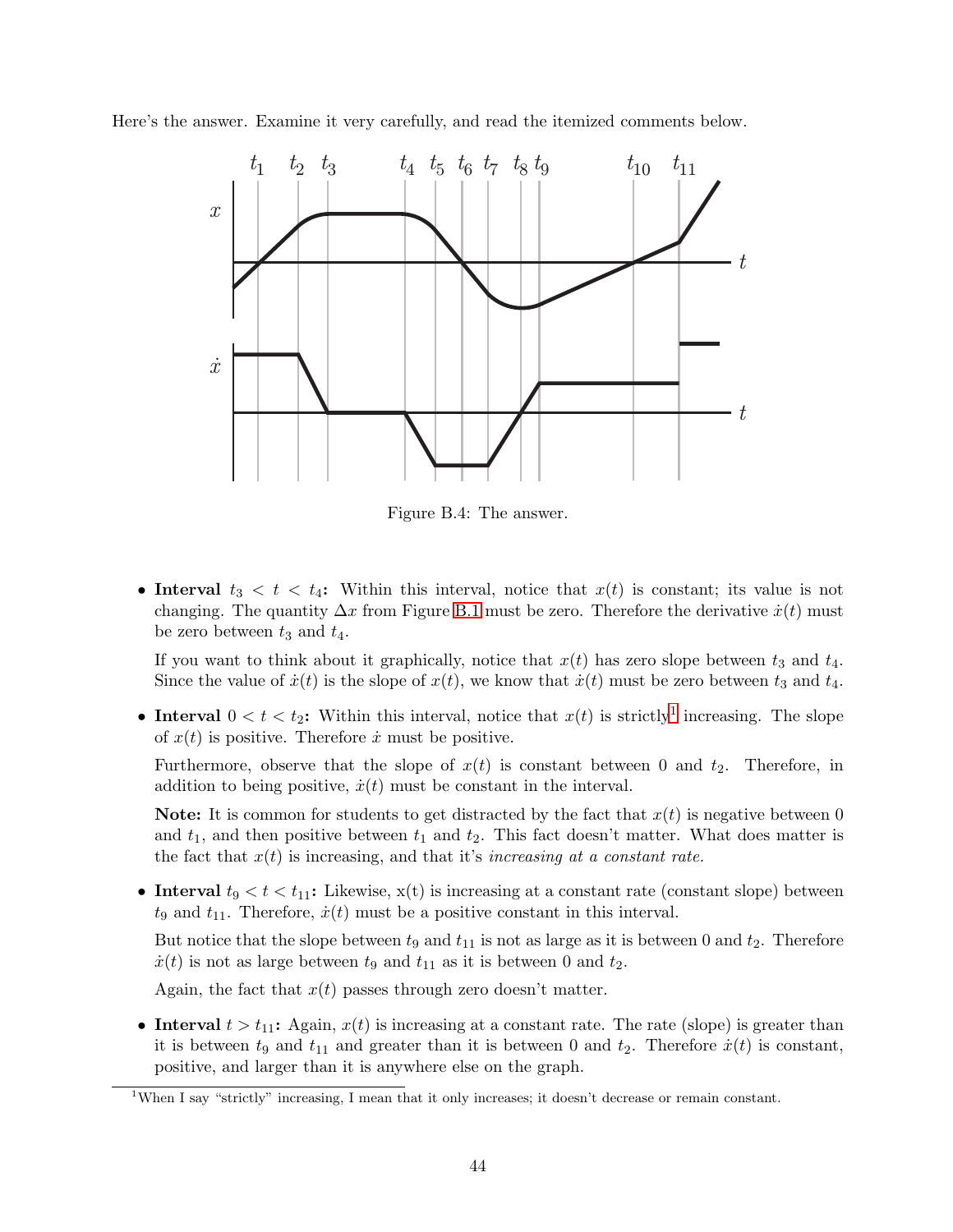• **Interval**  $t_5 < t < t_7$ : Here, the function  $x(t)$  is decreasing at a constant rate (constant negative slope). Therefore,  $\dot{x}(t)$  must be constant and negative between  $t_5$  and  $t_7$ .

To my eye, the *magnitude* of the slope between  $t_5$  and  $t_7$  looks to be about the same as the magnitude between 0 and  $t_2$ . Therefore, I have draw  $\dot{x}(t)$  so that the magnitudes in the two intervals are about the same.

- **time**  $t = t_{11}$ : At this instant, notice that the slope of  $x(t)$  changes abruptly. It looks like there is a kink in the graph. This is why the derivative  $\dot{x}(t)$  changes abruptly at  $t_{11}$ .
- **Interval**  $t_2 < t < t_3$ : This is a region of transition in which the slope of  $x(t)$  goes from positive to zero. But it does so continuously. There is no abrupt change in slope, or "kink" in  $x(t)$ , like there was at  $t_{11}$ . Since the slope of  $x(t)$  changes continuously from  $t_2$  through  $t_3$ , the derivative  $\dot{x}(t)$  must vary continuously in this interval.

Not enough information is given to us in the problem to know exactly how  $\dot{x}(t)$  varies between  $t_2$  and  $t_3$ . For simplicity, I have used straight lines.

• **Interval:**  $t_7 < t < t_9$ : This is another interval of transition in which the slope of  $x(t)$ continuously goes from a negative value to a positive value. I have drawn my derivative as a straight line in the interval.

The new, potentially tricky, part about this part is that in going from negative to positive continuously, the derivative  $\dot{x}(t)$  must pass through zero. What happens when the derivative is zero?

When the derivative  $\dot{x}(t)$  is zero, the slope of  $x(t)$  is zero. Notice that the slope of  $x(t)$  is zero. for one brief instant, at  $t = t_6$ . I have draw my plot of  $\dot{x}(t)$  so that it passes through zero at  $t_6$ .

**Note:** The derivative being zero for one brief instant at  $t<sub>6</sub>$  is very different from the derivative being zero over a whole time interval  $t_3 < t < t_4$ . Between  $t_3$  and  $t_4$ , the derivative is zero because  $x(t)$  is constant; it's not changing at all during the interval. At  $t_6$ , the zero derivative does not occur because  $x(t)$  stops changing. Rather, it passes through zero as the rate of change goes from negative to positive. We see that as the slope goes from negative to positive, we encounter a local minimum in  $x(t)$ . If the slope went from positive to negative, we would have a local maximum.

## **B.1.5 Take-Aways**

Here is a list of what I feel are the most important points that you should take away from Section [B.1.](#page-0-2)

- 1. A time derivative is a measure of how fast something is changing. It is a *time rate of change.*
- 2. If we plot a function, then the derivative of the function at a time  $t_0$  is the *slope* of that function at  $t = t_0$ .
- 3. When something is *increasing* with respect to time, its time derivative is *positive*.
- 4. When something is *decreasing* with respect to time, its time derivative is *negative*.
- 5. When something is *not changing*, its time derivative is *zero*.
- 6. A time derivative of zero does NOT necessarily mean that the function is not changing. A function will momentarily have a *time derivative of zero when it reaches a local peak (maximum) or local minimum*, for example.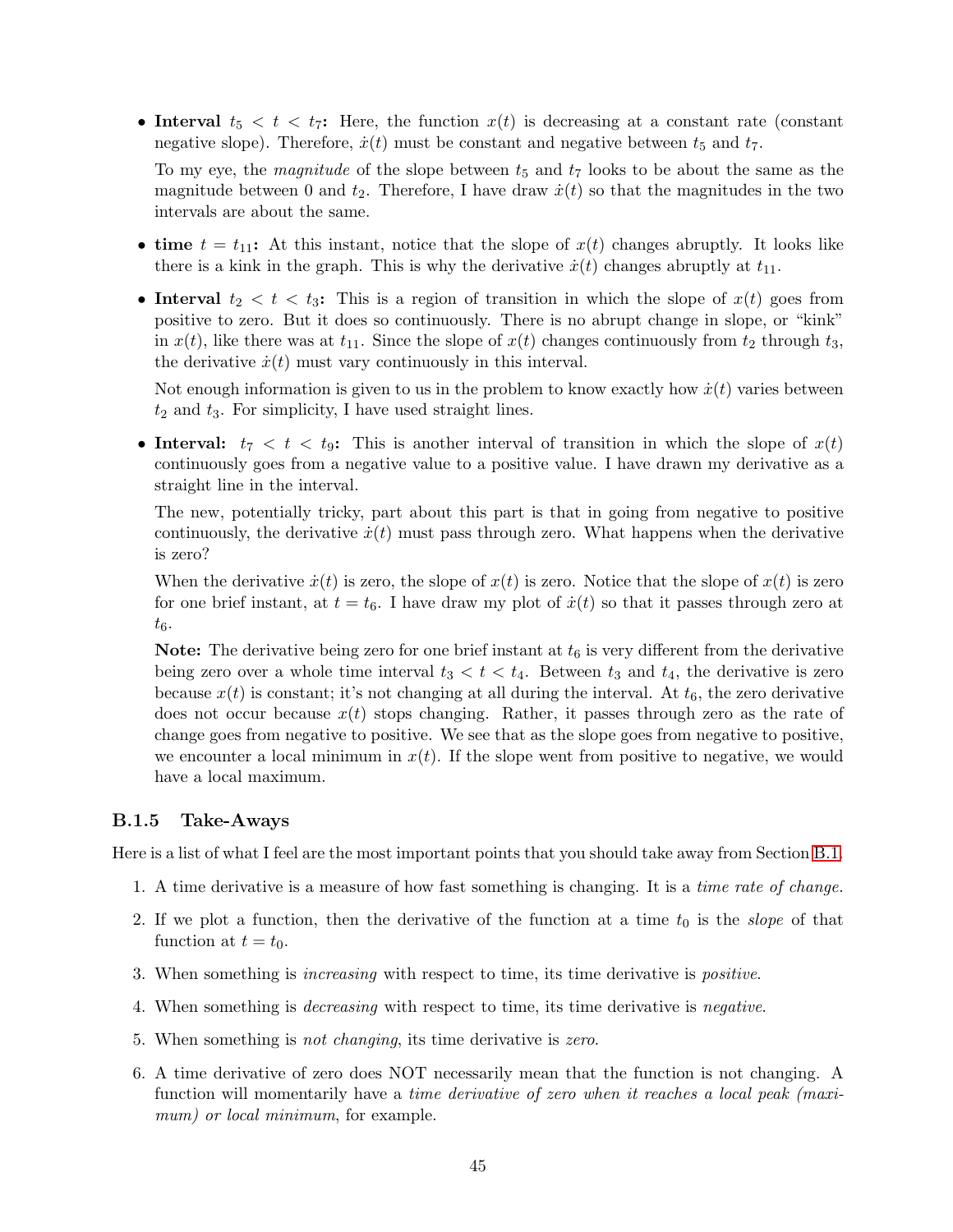## <span id="page-5-0"></span>**B.2 Integration**

The other fundamental operation you learned in your first calculus course was integration. I summarize what I believe to be the most important parts (from the perspective of Engineering Dynamics) here.

## **B.2.1 Integration is the Opposite of Differentiation**

Suppose we had an "operator" called  $+2$ , which takes any number as an input and produces another number (the output) by adding two to the input. So, for example,  $6 \xrightarrow{+2} 8$  or  $11 \xrightarrow{+2} 13$ . Here, 6 and 11 were the inputs; 8 and 13 were the outputs.

For the operator  $+2$ , there is another operator  $-2$  (e.g.  $8 \xrightarrow{-2} 6$ ) which acts as an inverse. In other words, if we have two numbers  $a$  and  $b$  such that

$$
a \xrightarrow{+2} b
$$
, then  $b \xrightarrow{-2} a$ .

Similarly, we can define an operator  $\times 5$  which multiplies the input by 5: e.g.  $6 \stackrel{\times 5}{\longrightarrow} 30$ . It's probably not a surprise that multiplication also has an *inverse*. It's called division by five:  $\div 5$ . Therefore,

$$
a \xrightarrow{\times 5} b
$$
, then  $b \xrightarrow{\div 5} a$ .

Differentiation and integration work in a very similar way. We can think of the derivative as an operator that takes a function  $x(t)$  as input and produces another function  $\dot{x}(t)$  as output:

$$
x(t) \xrightarrow{\text{derivative}} \dot{x}(t).
$$

The *inverse* of the derivative operator is the integration operator:

$$
\dot{x}(t) \xrightarrow{\text{integration}} x(t).
$$

In your first calculus class, you may have called the integral the anti-derivative. It's because integration does the opposite thing as differentiation.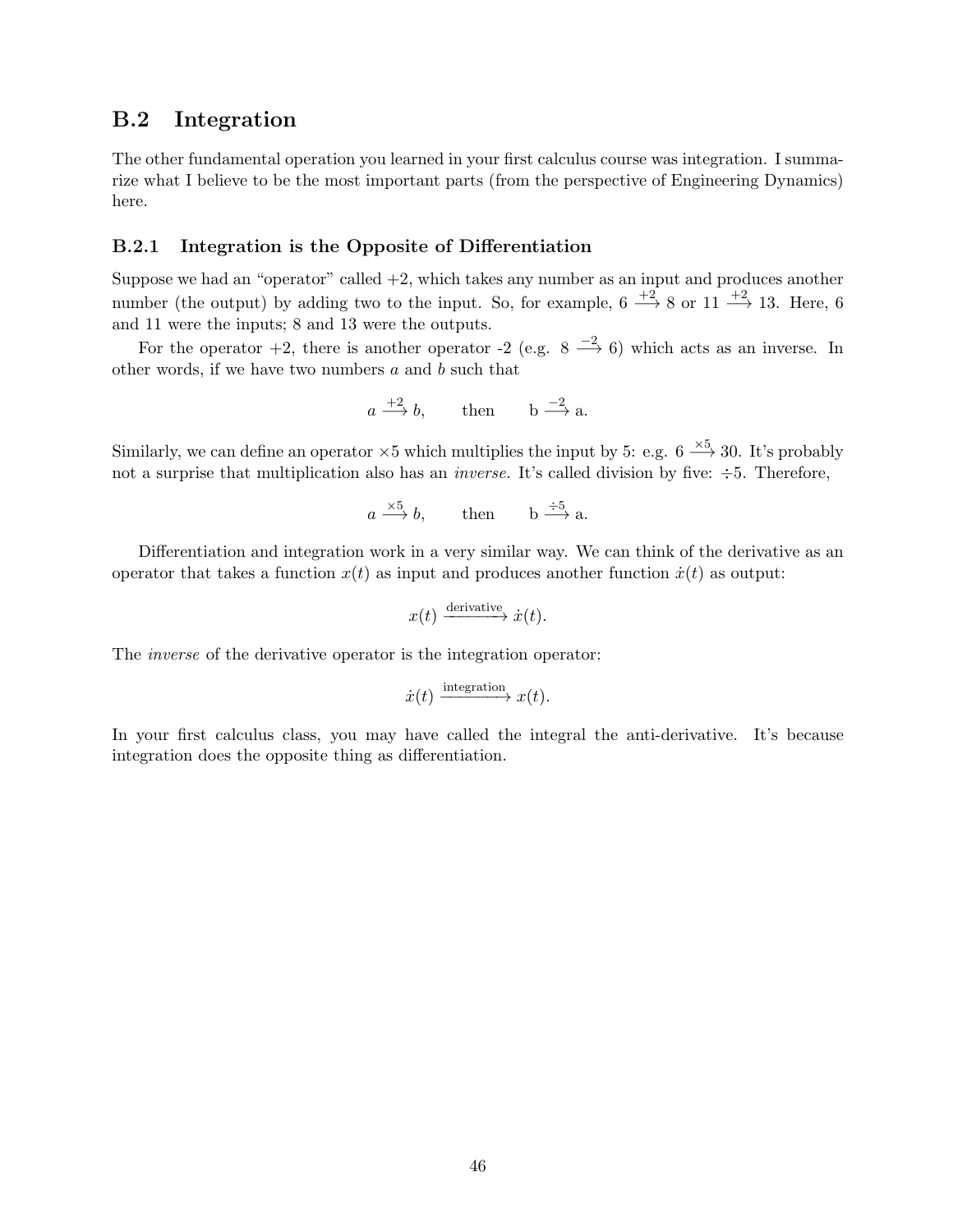## **B.2.2 Check Your Understanding [\(Video\)](http://www.spumone.org/contentSvr/dynNotes/calculus/cyuIntegrate/cyuIntegrate.html)**

Back in that first calculus course you probably spent a lot of time learning how to integrate specific functions (e.g.  $t^2$ ,  $log(t)$ ,  $cos(2t)$ , et cetera). All that is important. However, I want to make sure you have more of an intuitive *understanding* of what integration is.

The exercise I want you to complete below is exactly the opposite of that in Section [B.1.4.](#page-2-1) Now, I'm giving you the function  $\dot{x}(t)$  and I want you to integrate it to sketch, by hand, a plot of  $x(t)$ . You should keep the scale on the time axis the same. I have included some light gray vertical lines in order to help you align features of your plot. Do not turn the page until you have completed your plot.



Figure B.5: Test your understanding of the time integration.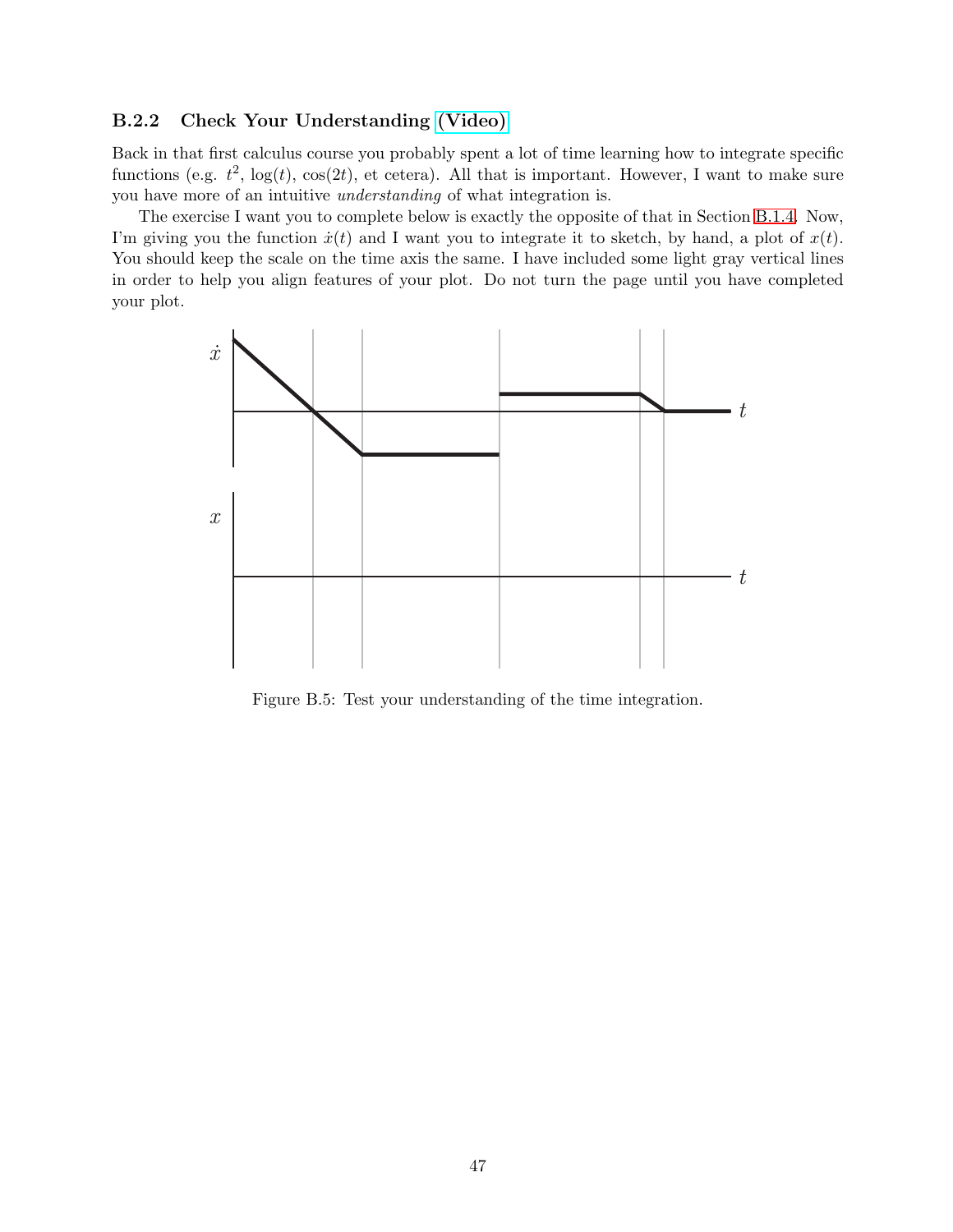Here's an answer<sup>[2](#page-7-0)</sup>. Examine it very carefully, and read the itemized comments below.



<span id="page-7-1"></span>Figure B.6: An answer.

- **Starting point:** The problem statement on the previous page does not tell us where  $x(t)$ should begin. For simplicity, I choose  $x(0) = 0$ . As we shall discuss in Section [B.2.3,](#page-8-0) the choice is arbitrary.
- **Interval**  $0 < t < t_1$ : Because  $\dot{x}(t)$  is positive in this interval,  $x(t)$  must be increasing. However the rate at which  $x(t)$  increases becomes smaller as  $\dot{x}(t)$  becomes smaller. Graphically, we see that the slope of  $x(t)$  starts off with a relatively steep slope, but the slope gets shallower in time until  $t = t_1$ , where the slope is zero.
- **Interval**  $t_1 < t < t_2$ : In this interval, we continue the parabolic curve that began in the previous interval. Between  $t_1$  and  $t_2$ , the  $x(t)$  begins to decrease, and the rate of decrease becomes more pronounced up until  $t = t_2$ .
- **Instant**  $t = t_1$ : At this instant, the derivative is zero and  $x(t)$  reaches a local maximum.
- **Interval**  $t_2 < t < t_3$ : In this interval  $\dot{x}(t)$  is negative and constant. Therefore,  $x(t)$  decreases at a constant rate; it is a line with constant negative slope. Notice that the slope of this straight line *matches* the slope of the parabola at  $t = t_2$ , as it must since  $\dot{x}(t)$  is continuous at  $t_2$ . There is no abrupt jump in the value of  $\dot{x}(t)$ , and hence no sudden change in slope of  $x(t)$ .
- **Interval**  $t_3 < t < t_4$ : At  $t = t_3$ , there is a sudden jump in  $\dot{x}(t)$ . Therefore we do see a sudden change in the slope of  $x(t)$ . Now,  $\dot{x}(t)$  is positive and constant. Therefore  $x(t)$  is a straight line with positive and relatively small slope.  $x(t)$  increases at a constant (somewhat small) rate.

<span id="page-7-0"></span><sup>&</sup>lt;sup>2</sup>Notice that I said "an" answer rather than "the" answer. I'll explain the squishy language in Section [B.2.3.](#page-8-0)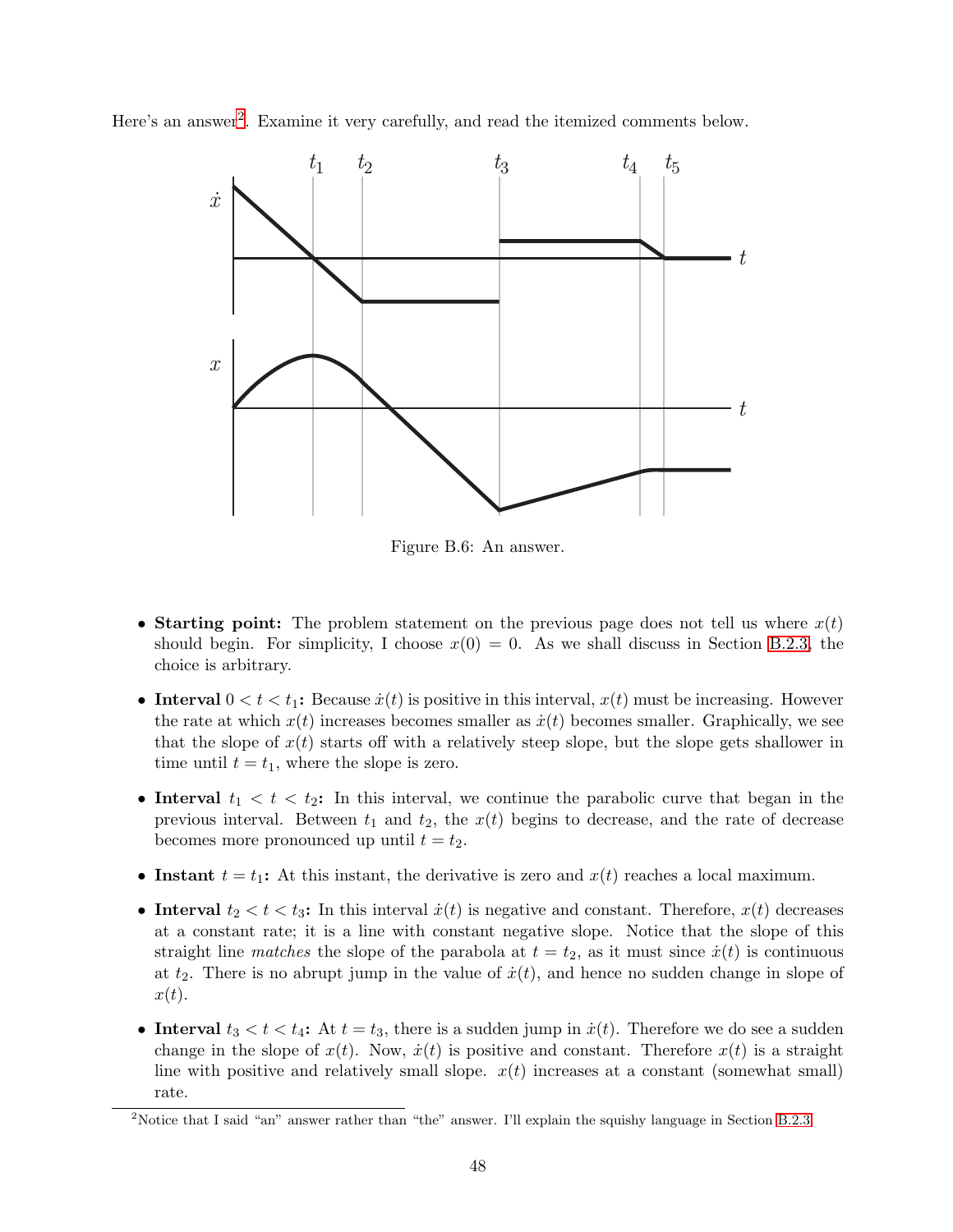- **Interval**  $t_4 < t < t_5$ : In this interval,  $\dot{x}(t)$  drops rather rapidly from something positive to zero. Therefore, the slope of  $x(t)$  rapidly – but continuously – rolls off to zero (flat).
- **Interval**  $t > t<sub>5</sub>$ : Here,  $\dot{x}(t)$  is zero over an interval, meaning that  $x(t)$  does not change over that interval. Therefore we see a constant value of  $x(t)$  over the interval.

In the discussion above, there are a few aspects I have left off. For example, why is  $x(t_3)$ positive? Why is  $x(t_5)$  negative? We will address these issues in Section [B.2.4.](#page-9-0)

## <span id="page-8-0"></span>**B.2.3 Constant of Integration**

Suppose we take the answer to the previous question and shift it upward a bit, or shift it downward, like one of the dark gray  $x(t)$  curves in Figure [B.7.](#page-8-1) At any given time t, each of the  $x(t)$  curves has the same slope. Therefore, each curve  $x(t)$  is an anti-derivative of the function  $\dot{x}(t)$  in the top half of the figure. Thus, there are multiple valid answers to the question; each one is an integral to  $\dot{x}(t)$ .



Figure B.7: There are multiple valid answers.

I bet you already knew this. In your first calculus class, you learned how to integrate a function like  $f(t) = t^2$ . When you did, you got

<span id="page-8-1"></span>
$$
\int t^2 dt = \frac{1}{3}t^3 + c.
$$

Similarly,

$$
\int \sin(5t) dt = -\frac{1}{5}\cos(5t) + c, \qquad \int \frac{1}{t} dt = \ln(t) + c, \qquad \int \ln(t) dt = t \ln(t) - t + c.
$$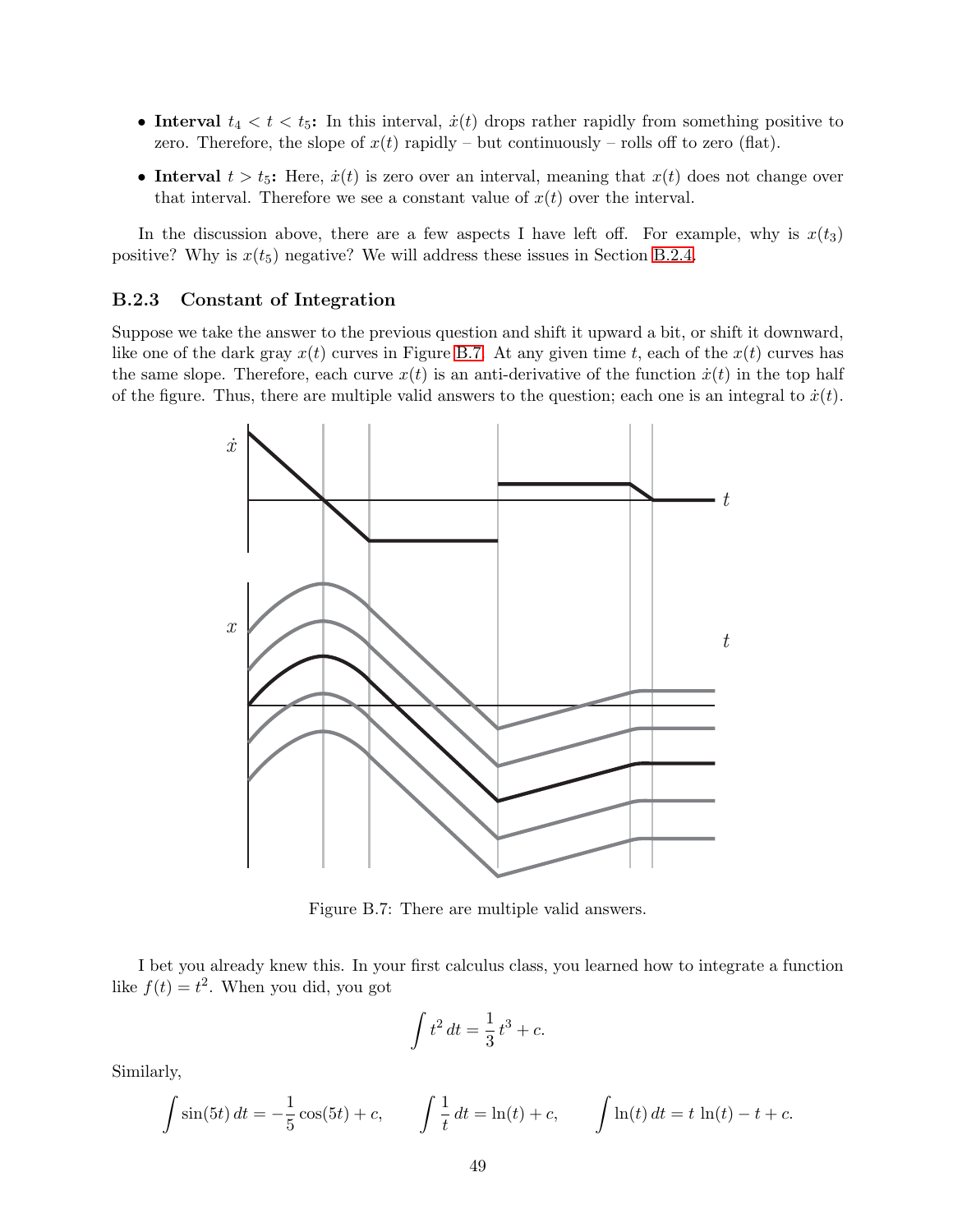That last one can can be obtained via integration by parts<sup>[3](#page-9-1)</sup>. The point I'm trying to get you to remember is that each one of these (indefinite) integrals has a " $+c$ ", an arbitrary constant of integration that can be added to it.

The fact that we get a whole family of answers to the "Check Your Understanding" question in the previous section is because of the constant of integration. The additive constant shifts the curve up or down as depicted in Figure [B.7.](#page-8-1)

### <span id="page-9-0"></span>**B.2.4 Integration is an Area Calculation**

You may recall from your first calculus class that integration can also be interpreted as an area under a curve. When we think of integration as area, let's consider it as a definite integral:

<span id="page-9-3"></span>
$$
x(t) = \int_{\tau=0}^{\tau=t} \dot{x}(\tau) d\tau.
$$
 (B.2)

Furthermore, we'll consider a specific concrete example shown in Figure [B.8.](#page-9-2) In the figure, a function  $\dot{x}(\tau)$  that we wish to integrate is given. The light gray vertical lines mark off six equally spaced times  $t_1$  through  $t_6$ .



Figure B.8: Integration as the area under a curve.

So, using expression [\(B.2\)](#page-9-3), we can write  $x(t_1)$  as

<span id="page-9-2"></span>
$$
x(t_1) = \int_0^{t_1} \dot{x}(\tau) d\tau.
$$

Notice from the figure that  $t_1$  is very close to zero. Therefore, the integral above represents the area in a very narrow slice as shown in Figure [B.8\(](#page-9-2)a). The area is almost nothing. Therefore, the value of  $x(t_1)$  is almost zero as indicated in the bottom half of the sub-figure.

If we were to substitute  $t = t_2$  into [\(B.2\)](#page-9-3), then we would find that  $x(t_2)$  is the area under the  $\dot{x}(\tau)$  curve between  $\tau = 0$  and  $\tau = t_2$ . Since the area between 0 and  $t_2$  is larger than the area between 0 and  $t_1$ , we know that  $x(t_2) > x(t_1)$ , as indicated in the figure.

As we let t increase to  $t_3$  and to  $t_4$ , the integral keeps *accumulating* more area. Therefore,

$$
x(t_2) < x(t_3) < x(t_4).
$$

<span id="page-9-1"></span><sup>3</sup>You remember integration by parts, right?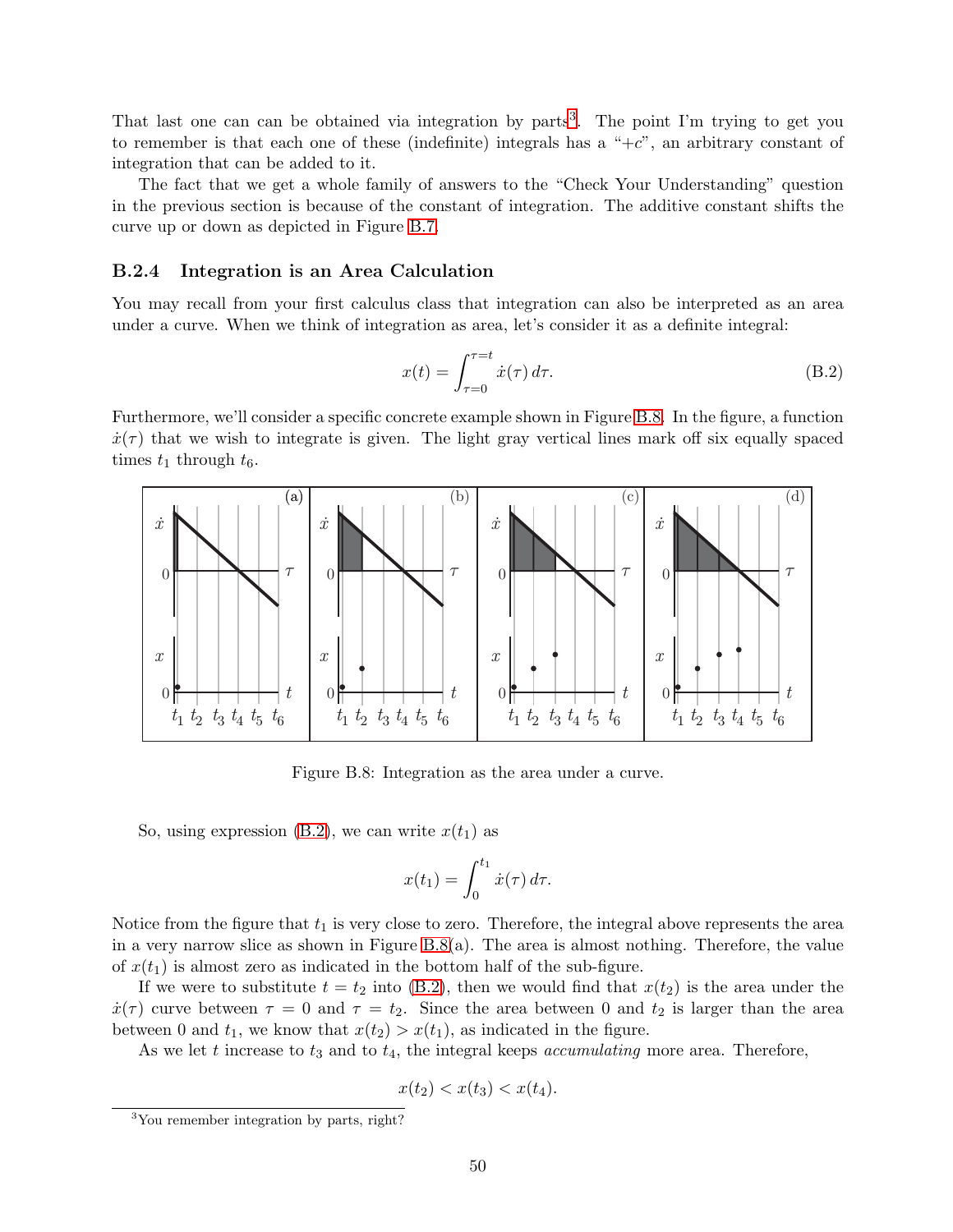The function  $x(t)$  continues to increase between 0 and  $t_4$ .

However, notice that the area accumulated between  $t_3$  and  $t_4$  is not as large as the area accumulated between  $t_2$  and  $t_3$ . For this reason,  $x(t)$  does not increase as much between  $t_3$  and  $t_4$  as it did between  $t_2$  and  $t_3$ .

In Figure [B.9,](#page-10-0) I continue the illustration begun in Figure [B.8.](#page-9-2) Between  $t_4$  and  $t_5$ ,  $\dot{x}(\tau)$  is negative. Therefore, the area circumscribed during this interval makes a negative contribution to the integral. Therefore,  $x(t_5)$  is less than  $x(t_4)$ . In particular, since  $\dot{x}(\tau)$  is a straight line and all time intervals have the same width, the positive area between  $t_3$  and  $t_4$  has the same magnitude as the negative area between  $t_4$  and  $t_5$ . Thus, the increment in  $x(t)$  between  $t_3$  and  $t_4$  is equal to the decrement between  $t_4$  and  $t_5$ . As a consequence,  $x(t_3) = x(t_5)$ .



<span id="page-10-0"></span>Figure B.9: Continued discussion of integration as the area under a curve.

Similarly, in going from  $t_5$  to  $t_6$ , the accumulated area is more negative, and  $x(t)$  decreases more rapidly. Because of the symmetry discussed in the previous paragraph, we have  $x(t_2) = x(t_6)$ .

Of course,  $x(t)$  is a continuous function defined at more than just the six instances of times highlighted in our discussion so far. By connecting the dots as shown in Figure [B.9](#page-10-0) we get a parabolic-looking<sup>[4](#page-10-1)</sup> curve for  $x(t)$ .

## **B.2.5 Our Two Interpretations of the Integral are Consistent**

So in the previous several pages we've seen integration being interpreted as an anti-derivative. Then we saw integration interpreted as the area under a curve. Although these may seem like completely different interpretations, they are entirely consistent.

When  $\dot{x}(t)$  is more positive, our first interpretation as an anti-derivative tells us that that  $x(t)$ should increase more rapidly. Similarly, our area interpretation tells us that when  $\dot{x}(t)$  (integrand) is more positive, the integral accumulates area at a faster rate. Therefore,  $x(t)$  increases at a faster rate.

Furthermore, note that our function  $\dot{x}(\tau)$  in Figures [B.9\(](#page-10-0)d) is the same as the first part of  $\dot{x}(t)$ in Figure [B.6.](#page-7-1) Also notice that our integrals  $x(t)$  obtained via the two interpretations are the same.

Using our area interpretation, we can explain a few features of  $x(t)$  in Figure [B.6](#page-7-1) that were difficult to understand just by thinking of the integral as an anti-derivative.

<span id="page-10-1"></span><sup>&</sup>lt;sup>4</sup>Recall that the integral of a linear function is quadratic. Therefore,  $x(t)$  is, indeed, parabolic.